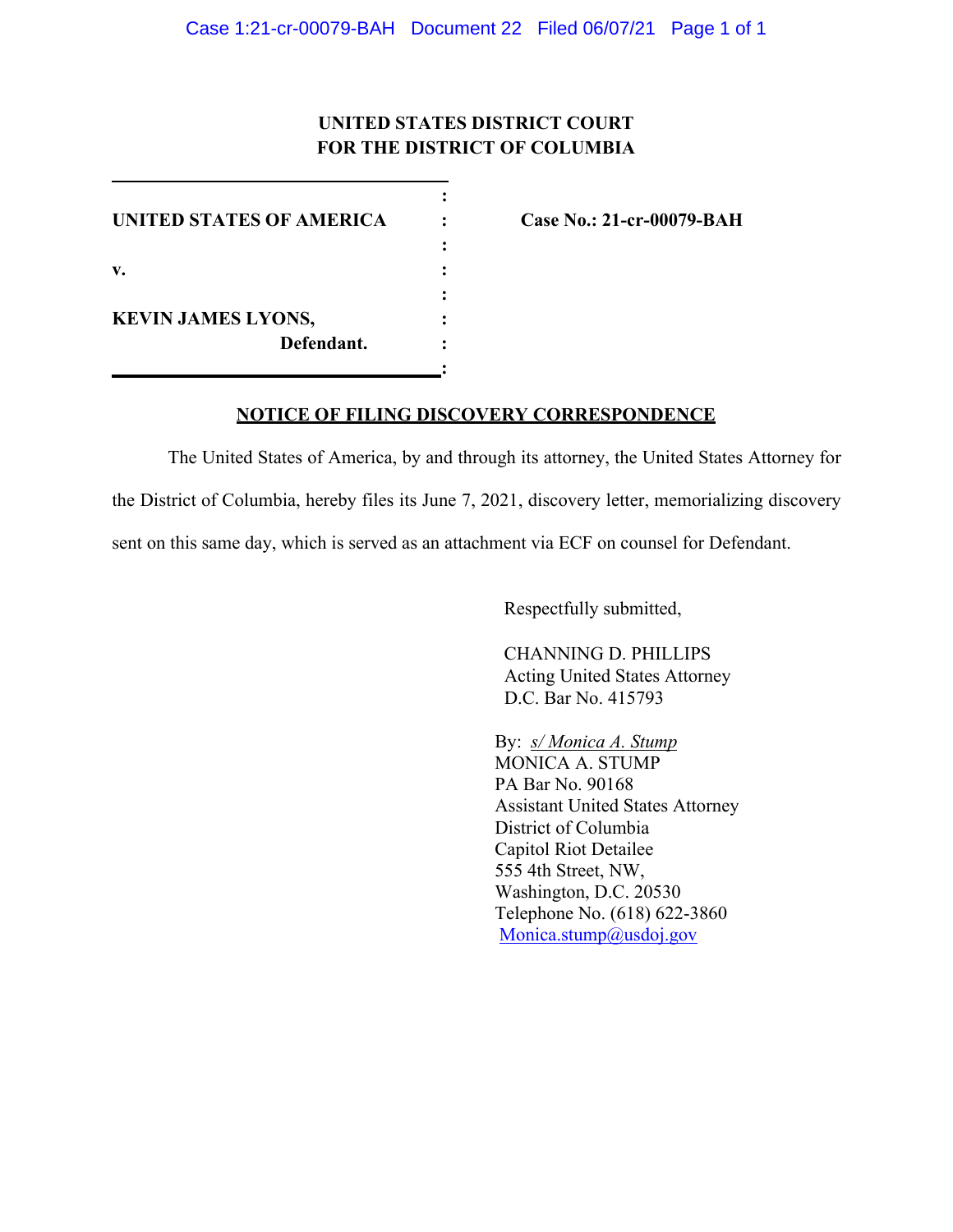

U.S. Department of Justice

CHANNING D. PHILLIPS Acting United States Attorney

*District of Columbia*

*Judiciary Center 555 Fourth St., N.W. Washington, D.C. 20530*

June 7, 2021

## **VIA EMAIL**

Lawrence Wolf Levin Law Office of Lawrence Wolf Levin

> Re: *United States v. Lyons* Case No. 21-cr-79-BAH Discovery Letter No. 2

Dear Mr. Levin:

This is to memorialize the following preliminary discovery sent you **on May 25, 2021, June 2, 2021,** and **June 7, 2021,** via USAFX which contained the following materials:

20210106\_142705.mp4 20210106\_144426.mp4 20210106\_143842.mp4 Search Warrant Photographs (247 photographs) 21M11 - House\_1 HIGHLY SENSITIVE 21M12 - Vehicle 1\_1 HIGHLY SENSITIVE 21M13 - Vehicle 2\_1 HIGHLY SENSITIVE 21M14 - Person\_1 HIGHLY SENSITIVE Report of stolen wallet\_Redacted Serial GJ 02 SENSITIVE 02 1A 01 02 through 1A 01 04 SENSITIVE Facebook Case #6037343\_SENSITIVE Serial 9\_1A\_04\_01 through 1A\_04\_04

Due to the extraordinary nature of the January 6, 2021 Capitol Attack, the government anticipates that a large volume of materials may contain information relevant to this prosecution. These materials may include, but are not limited to, surveillance video, statements of similarly situated defendants, forensic searches of electronic devices and social media accounts of similarly situated defendants, and citizen tips. The government is working to develop a system that will